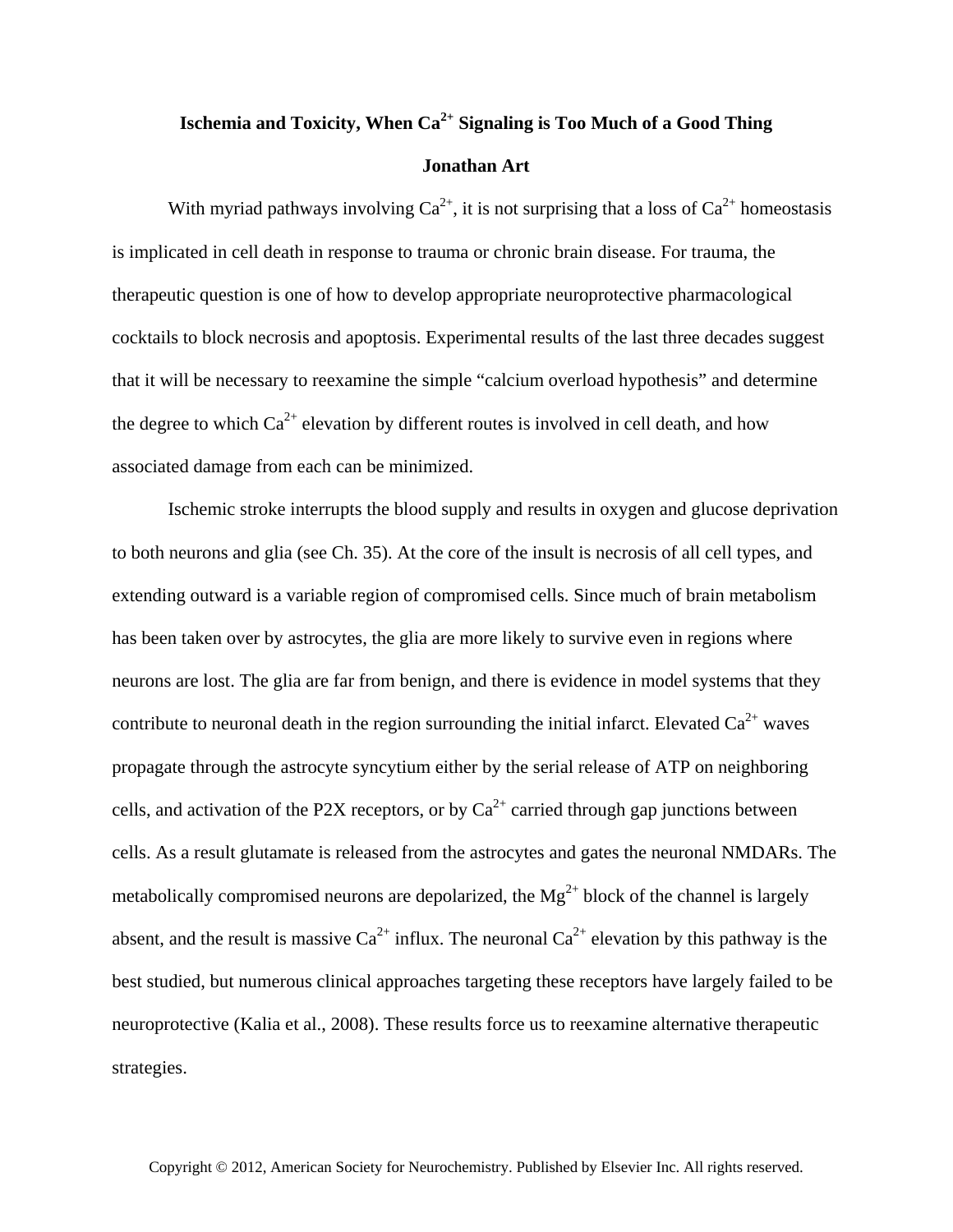Since the goal is to avoid cell death, a logical place to start is the mitochondria. It is known that neuronal  $Ca^{2+}$  overload leads to mitochondrial  $Ca^{2+}$  accumulation, which decreases the electrochemical gradient and the production of ATP at precisely the moment when PMCA and SERCA are most needed to effectively export or sequester  $Ca^{2+}$ . In addition prolonged mitochondrial  $Ca^{2+}$  elevation leads to generation of reactive oxygen species and evokes opening of the mitochondrial permeability transition pore, with a subsequent release of cytochrome c and activation of caspases resulting in apoptosis (Murphy et al., 1999) (see Ch. 37). Thus neuroprotection may ultimately rely on preventing mitochondrial damage by  $Ca^{2+}$  to block the release of mediators of necrosis and apoptosis. In addition, the neuronal  $Ca^{2+}$  elevation will activate calpains, the  $Ca^{2+}$ -dependent proteases that cleave the NCX, SERCA, IP<sub>3</sub>R, RyR, etc., all proteins involved in regulating  $Ca^{2+}$  homeostasis. This effectively locks the neurons into a state of elevated  $Ca^{2+}$ . Since influx and efflux pathways are both disabled by the calpains, one can imagine that blocking proteolysis of the efflux pathways might be neuroprotective. Finally, as noted above, many therapies target voltage- and ligand-operated influx, but efflux via transporters and pumps should be examined as well. During prolonged depolarization the neuronal NCX would be lethal, since it loads the cell with  $Ca^{2+}$  as it extrudes Na<sup>+</sup>. Upon repolarization, under hypoxic conditions and low ATP, the NCX is neuroprotective since it is still able to extrude  $Ca^{2+}$  when activity of the PMCA pump has been compromised. This suggests transporter therapies would be complex, but a voltage-dependent block might be in order, so at depolarized potentials NCX would be blocked to prevent damage, but would be unblocked and active to export  $Ca^{2+}$  when the cell repolarizes.

As suggested by this brief list, the targets for potential neuroprotective therapies are vast, and the ultimate cocktail will likely address multiple  $Ca^{2+}$  cascades. But in closing it bears